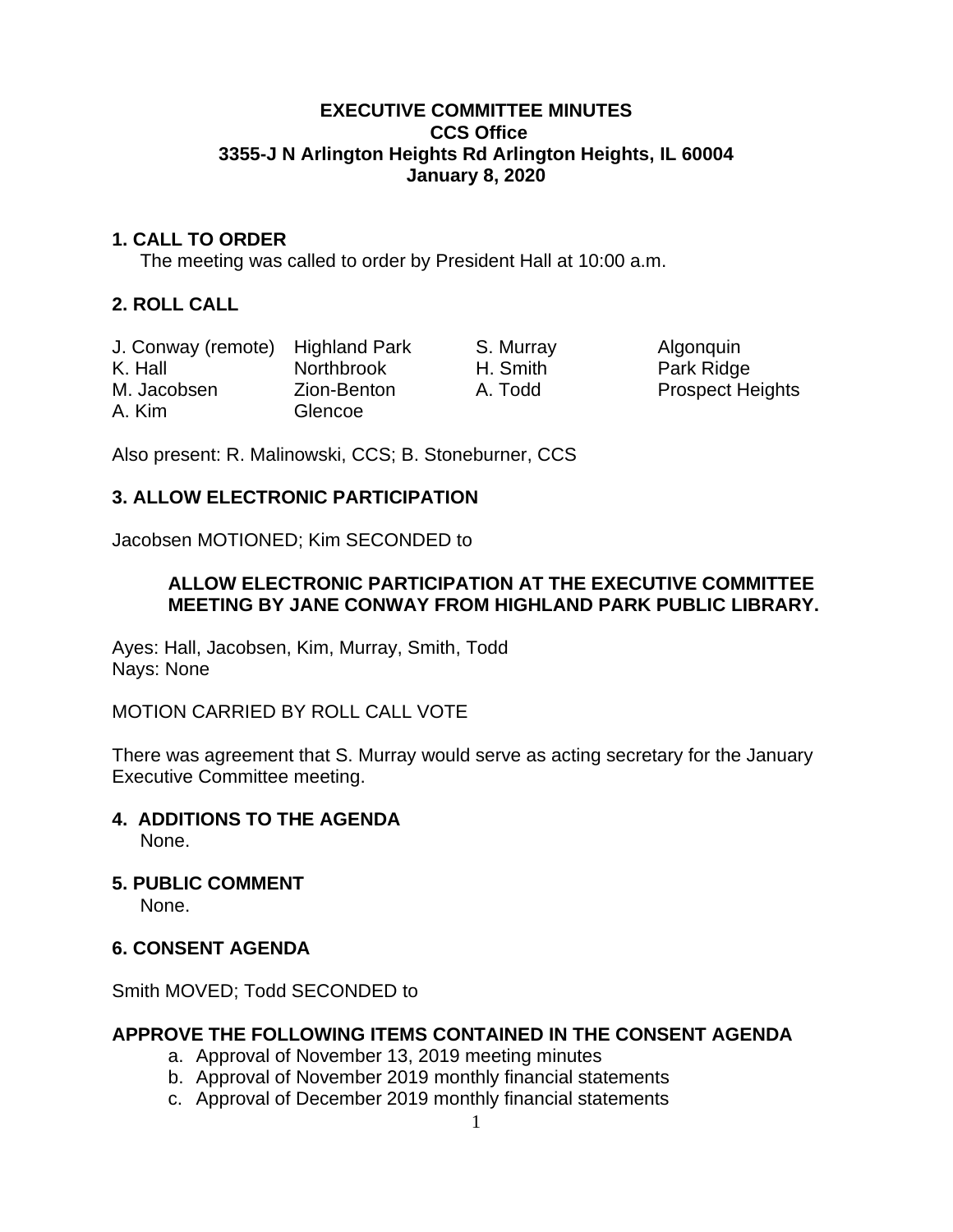- d. Approval of November 2019 Bills for Payment
- e. Approval of December 2019 Bills for Payment
- f. Approval of updated Drug Free Workplace policy for Employee Handbook.

Ayes: Conway, Hall, Jacobsen, Kim, Murray, Smith, Todd Nays: None

MOTION CARRIED BY ROLL CALL VOTE

# **7. BUSINESS**

- a. New and Prospective Members
	- i. Palatine R. Malinowski included an updated Polaris implementation schedule in the packet. There were no additional questions from the Executive Committee.
	- ii. Grayslake –Grayslake had reached out to R. Malinowski in December to discuss CCS membership. R. Malinowski included information on the potential impact, timeline and costs in the packet. R. Malinowski reported that there would be an opportunity to include Grayslake in the Palatine schedule due to the planned gap in the Palatine implementation schedule, and that it would be more efficient to migrate the two libraries in tandem than to complete Palatine then Grayslake separately. After a lengthy discussion about membership and growth, there was agreement that a long-term strategy regarding membership would need to be part of the next strategic plan.

Todd MOVED; Jacobsen SECONDED to

# **RECOMMEND GRAYSLAKE AREA PUBLIC LIBRARY DISTRICT MEMBERSHIP TO GOVERNING BOARD.**

Ayes: Conway, Hall, Jacobsen, Kim, Murray, Smith, Todd Nays: None

# MOTION CARRIED BY ROLL CALL VOTE

- b. HR Source Benchmarking R. Malinowski reported that CCS is in the process of finalizing the review and updates of job descriptions to be sent to HR Source for benchmarking. Due to HR Source scheduling, CCS does not anticipate results until April. Once received results will be brought to the Executive Committee for review.
- c. UX Presentation for Governing Board K. Weiss will be sharing the results and recommendations of her research at the January Governing Board meeting. R. Malinowski requested feedback from the Executive Committee on the proposed